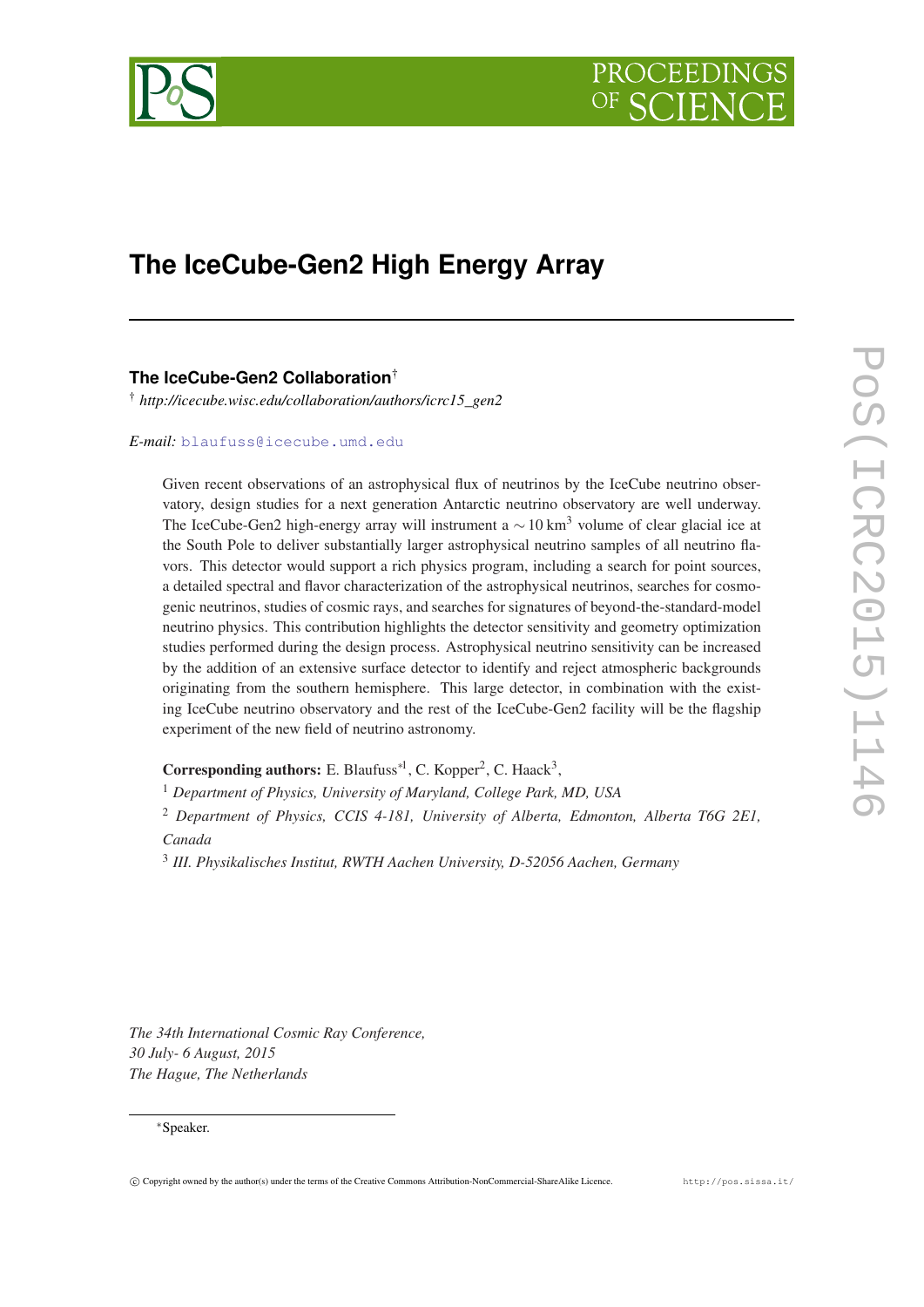## 1. Introduction

High-energy neutrinos are unique in their ability to probe the extreme universe. Neutrinos reach the Earth from the edge of the universe without absorption or deflection by magnetic fields. They can escape from the deepest regions of cosmic accelerators where the highest energy cosmic rays are created. While these properties give them advantages over other astrophysical messengers such as photons and charged particles, their weak interactions make neutrinos very difficult to detect.

Detectors searching for these astrophysical neutrinos are built by instrumenting large natural liquid water or ice reservoirs to detect Cherenkov emission from the charged particles produced when the neutrinos interact with matter in or near the detector. The deep ice of the Antarctic glacier is host to IceCube [[1](#page-6-0)], the first kilometer-scale neutrino observatory, which has recently reported an observed astrophysical neutrino signal [\[2,](#page-6-0) [3,](#page-6-0) [4,](#page-6-0) [5\]](#page-6-0). Proposed next-generation deepwater-based detectors include KM3NeT [[6](#page-6-0)] in the Mediterranean sea and GVD [[7](#page-6-0)] in Lake Baikal, both providing a complementary view of the sky to IceCube.

For an underground detector such as IceCube, the primary background is downward-directed muons created in cosmicray interactions in the Earth's atmosphere. These atmospheric muons trigger IceCube at a rate of ∼ 3 kHz. Atmospheric neutrinos are collected at a rate of ∼ 300 per day, have a mean energy of ∼ 1 TeV and form an isotropic background in searches for astrophysical neutrinos. At energies in excess of ∼ 100 TeV, the flux of atmospheric neutrinos is small, and upward-directed events of higher energy are likely of astrophysical origin.

A robust method to identify neutrino events is to distinguish events that start inside the detector from those which enter from the outside, which can be done for neutrino events originating from the entire sky. A search using this veto technique has been successfully applied to 4 years of data from the IceCube detector [[2](#page-6-0), [8](#page-6-0)]. The 54 events found with deposited energies ranging from 30 TeV to 2 PeV clearly reflect a significant



Figure 1: Deposited energies of contained events observed in 4 years of data in comparison to predictions. The hashed region shows uncertainties on the sum of all backgrounds. Muons (red) are computed from simulation to overcome statistical limitations in our background measurement and scaled to match the total measured background rate. Atmospheric neutrinos and uncertainties thereon are derived from models of both the  $\pi$ , K and charm components of the atmospheric spectrum that have been fitted to the observed data [\[2](#page-6-0)].

observation of astrophysical neutrinos. The deposited energy distribution for this sample, along with expected backgrounds and fits to signal hypotheses, is shown in Figure 1. An independent analysis of the spectrum of upward going muons arising from neutrinos passing through the Earth has confirmed the existence of the astrophysical component [[9](#page-6-0)].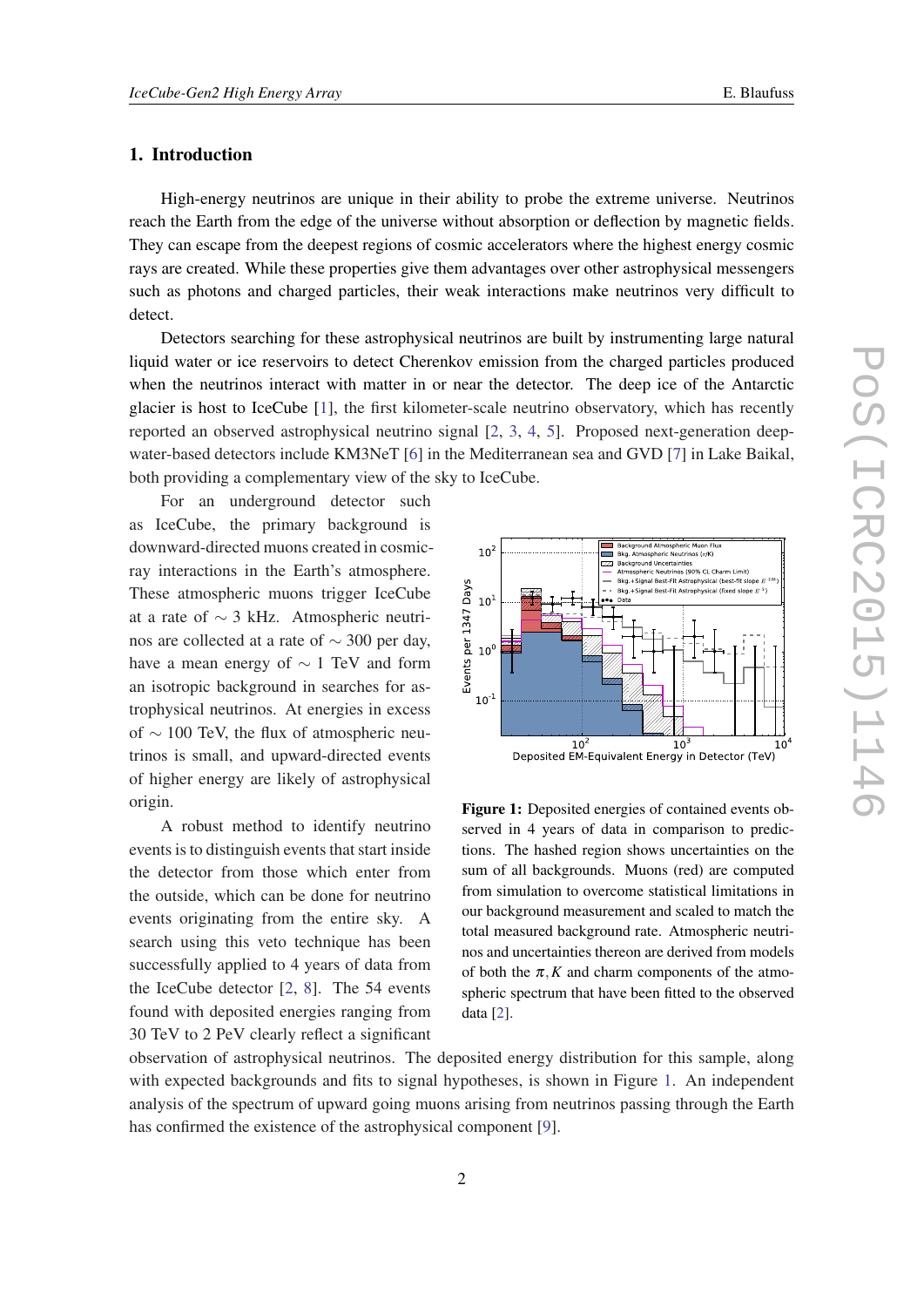These modest sample sizes of astrophysical neutrinos represent the "first light" in the field of high-energy neutrino astronomy. With the present statistics, these astrophysical neutrino samples appear consistent with an isotropic, diffuse flux of neutrinos equally distributed between the three neutrino flavors. Additionally, all searches for individual galactic and extragalactic source candidates [[10,](#page-6-0) [11](#page-6-0), [12](#page-6-0)] have so far only resulted in upper limits.

The effectiveness of IceCube as a tool for neutrino astronomy over the next decade is constrained by the limited numbers of astrophysical neutrinos measured in the cubic kilometer array. In this paper we present a vision for the next-generation IceCube neutrino observatory, the *IceCube-Gen2* high energy array, which is an expanded array of light-sensing modules that instrument a  $\sim$  10 km<sup>3</sup> volume for detection of high-energy neutrinos [[13](#page-6-0)]. With its unprecedented sensitivity and improved angular resolution, this instrument will explore extreme energies (PeV-scale) and will collect high-statistics samples of astrophysical neutrinos of all flavors, enabling detailed spectral studies, significant point source detections and new discoveries.

#### 2. Science Motivation

The observation of astrophysical neutrinos has raised as many questions as it has answered. These include searches for the origin of these events, a full characterization of the flux, spectrum and flavor composition of the neutrinos, searches for neutrinos arising from the GZK process, searches for signals in coordination with other observatories and messenger particles, and improved measurements of the cosmic ray flux that drives our primary backgrounds. A detector with a significant increase in instrumented volume would aim to answer these questions.

With no indication of a steady point source in the current data, IceCube is increasingly sensitive to rare transient events, where observation of a multiplet of events in a short time can yield a significant detection. Sensitivity gains to transient events grow quickly in a larger detector. A next-generation neutrino observatory with 5 times the point-source sensitivity of IceCube and otherwise similar detector performance is predicted to have an increased sensitivity to transient source densities and rates by about two orders of magnitude [[14\]](#page-7-0).

While spectral and flavor composition of the observed astrophysical neutrino events are consistent with a single power law and equal distributions between all neutrino flavors, better measurement of these quantities from an increased sample size would begin to probe the internals of the cosmic accelerators that generate these events. The neutrino production mechanisms ( $p - p$ ,  $p - \gamma$ interactions, or neutron decay) and details of magnetic fields in the source region all leave their imprint [[13](#page-6-0), [15](#page-7-0)] on the observed event sample. Additionally, galactic and extra-galactic components could be resolved independently.

Multi-messenger astronomy, the combination of observations of cosmic rays, neutrinos, photons of all wavelengths, and, in the near future, gravitational waves will represent a powerful opportunity to decipher the physical processes that govern the non-thermal universe. With its improved sensitivity, *IceCube-Gen2* will be a unique instrument to complement the next generation of telescopes. Neutrinos play a central role in multi-messenger astronomy, as they are an unambiguous signature for the acceleration and interaction of protons and nuclei. IceCube already has a longstanding coordinated observation programs with several instruments [\[16](#page-7-0), [17](#page-7-0), [18,](#page-7-0) [19](#page-7-0)].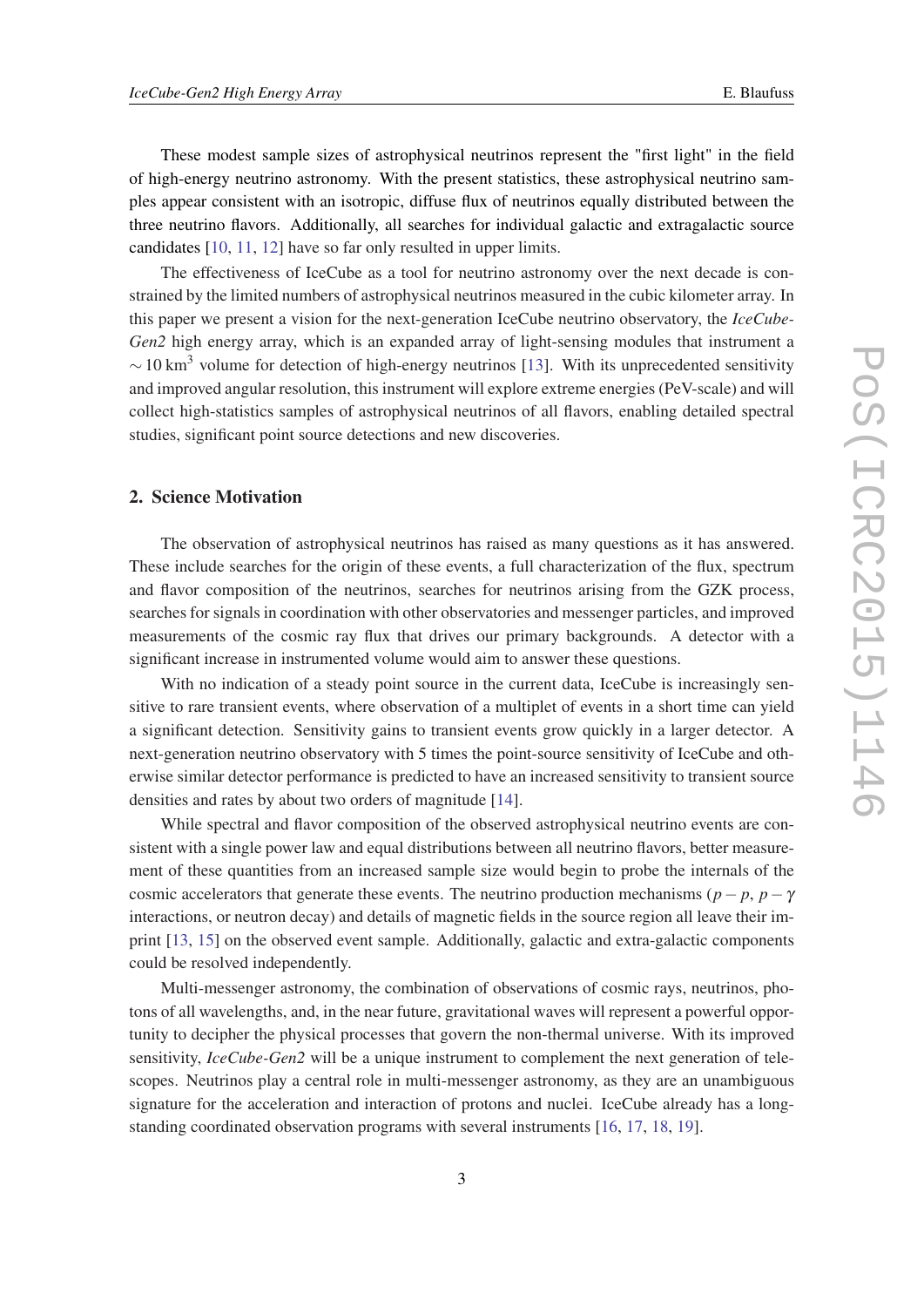The surface array IceTop [[20\]](#page-7-0) has proved to be a valuable component of IceCube. Accordingly, the Gen2 high-energy array would include a surface detector near the top of each deployed string. With a spacing of ∼250 m, such a surface array will provide a high-resolution measurement of the primary spectrum from 10 PeV to above one EeV. Most importantly, with the larger aspect ratio of the *IceCube-Gen2* high-energy array the acceptance for coincident events seen by both the surface array and the deep array increases by a factor of 40, from 0.26 km<sup>2</sup>sr to  $\sim 10$  km<sup>2</sup>sr. The ratio of the signal of ∼TeV muons in the deep detector to the size of the surface shower will allow an unprecedented measurement of the evolution of the primary composition in the region where a transition from galactic to extragalactic cosmic rays is predicted [[21\]](#page-7-0).

Astrophysical neutrinos at high energies are separable from atmospheric neutrinos by searching for other particles produced in the extended air shower that gives rise to these backgrounds. If high-energy neutrinos were produced in atmospheric air showers, they would likely be accompanied in the in-ice detector by muons produced in the parent air shower from which they originate. For 1 PeV down-going atmospheric neutrinos, where the expectation is a few events per year, this atmospheric in-ice self-veto would reject more than 99.9% of them by observing an accompanying muon in the deep detector in coincidence with the neutrino [\[22](#page-7-0), [23](#page-7-0)]. Additionally, a surface array can also act as a veto for cosmic-ray and atmospheric neutrino backgrounds to high-energy neutrino searches in the deep detector. While IceTop provides a veto that covers only about 3% of the southern sky, the larger aspect ratio of the high-energy array would provide veto coverage to approximately 20% of the southern sky. Strategies are under study to extend the surface array beyond the footprint of the array [[24,](#page-7-0) [25\]](#page-7-0).

### 3. Design of a Gen2 High Energy Array

*IceCube-Gen2* would build upon the existing IceCube detector infrastructure, and would take advantage of the very long absorption lengths found in the glacial ice at the South Pole to add additional instrumentation with significantly larger string separation distances [[26\]](#page-7-0). Building this larger instrument would be achieved with a comparable number of strings used in the existing IceCube detector, and would target neutrino energies above ∼ 50 TeV with high efficiency.

While detailed studies toward a final design are ongoing, several design considerations are clear and understood. A detector sensitive to high-energy astrophysical muon, electron and tau neutrino flavors requires the correct combination of instrumented volume and projected surface area in all directions. This optimization is done by selecting larger string spacings, which increase the energy threshold as the instrumented volume increases, and by the geometrical arrangement of the deployed strings, which can trade detector instrumented volume for detector cross-sectional area. Detection of neutrino-induced muon track events will scale with the detector cross-sectional area, while the neutrino shower events produced by electron and tau flavors and neutral current interactions will scale with instrumented volume. Angular reconstruction performance, energy resolution and veto efficiency to astrophysical events are key metrics in the design study.

The most important aspect of a larger instrument in the glacial ice are the optical properties of the ice, in particular, the absorption length for Cherenkov photons. Typical absorption lengths are between 50m and 200m in the upper half of the detector, and often exceed 200m in the lower half. Although the optical properties vary with the layered structure of the ice, the average absorption and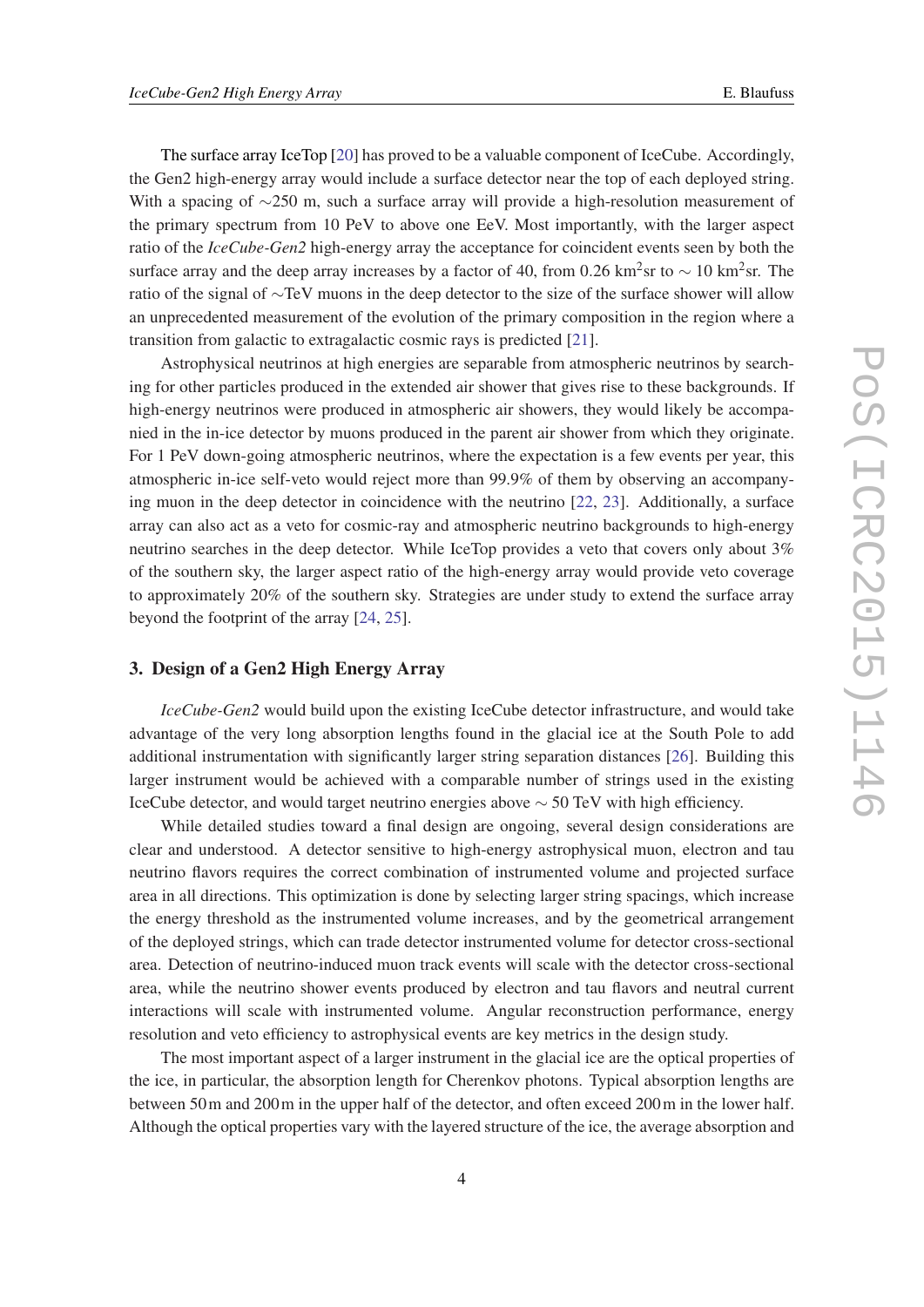scattering lengths dictate the distance by which one can space strings of sensors without impacting the uniform response of the detector. Early studies indicate that spacings of  $\sim$  240 − 300m are

The optical properties of the glacial ice prevent us from using optical modules at depths much shallower than the current instrumented range used by IceCube (with instrumented depths between 1450m and 2450m). Measurements of the depth dependence of the absorptivity of the Antarctic ice, Fig. 2, indicate that we will be able to extend the strings by  $\sim$  250m, leading to an increase in the geometric area for horizontal track events and therefore a 25% increase in effective area for such events.

acceptable while maintaining high efficiency to astrophysical neutrinos.

To investigate the sensitivity of a larger detector, several benchmark geometries have been evaluated in software simulations, and are shown in Figure [3](#page-5-0). These benchmark geometries use a non-regular grid pattern to avoid symmetries that deteriorate acceptance and resolution for muon tracks. They are compared to the IceCube detector in its completed 86 string configuration, and are used to scale sensitivities to a  $10 \text{ km}^3$  instrument. The projected areas of some of these geometries considered are compared to IceCube-86 in Figure [4.](#page-5-0) As the detector volume grows in



Figure 2: Absorption length in the glacial ice versus depth [[26\]](#page-7-0). Note the layer of high dust concentration starting at about 2000m depth. The ice above and below that layer is very clear. The current instrumented depth range used in IceCube and an extended string length, adding about 260m to each string are indicated. Note that not all simulations shown in this report have been performed with the extended string length.

these geometries, the exposed area increases and reaches up to  $\sim 10 \text{ km}^2$  area, substantially larger than the IceCube area.

For point source searches, which rely on muon tracks produced by charged current interactions of muon neutrinos in or near the instrumented volume, the sensitivity increases with the projected cross sectional area relative to source direction. At the energies of interest for astrophysical neutrino searches, these muons have ranges that routinely exceed 10 km, greatly extending the sensitivity of these searches. Point source sensitivities will scale approximately with the square-root of the increase in cross sectional area and linearly with the improvement in angular resolution. In scenarios where the atmospheric backgrounds are negligible (e.g. short transients or searches for sources of very high-energy neutrinos), sensitivities are expected to scale nearly linearly with cross sectional area.

These benchmark geometries have been used to study the potential gains in point source sensitivity. Improvements in track angular resolution and overall point source sensitivity will be presented at the conference.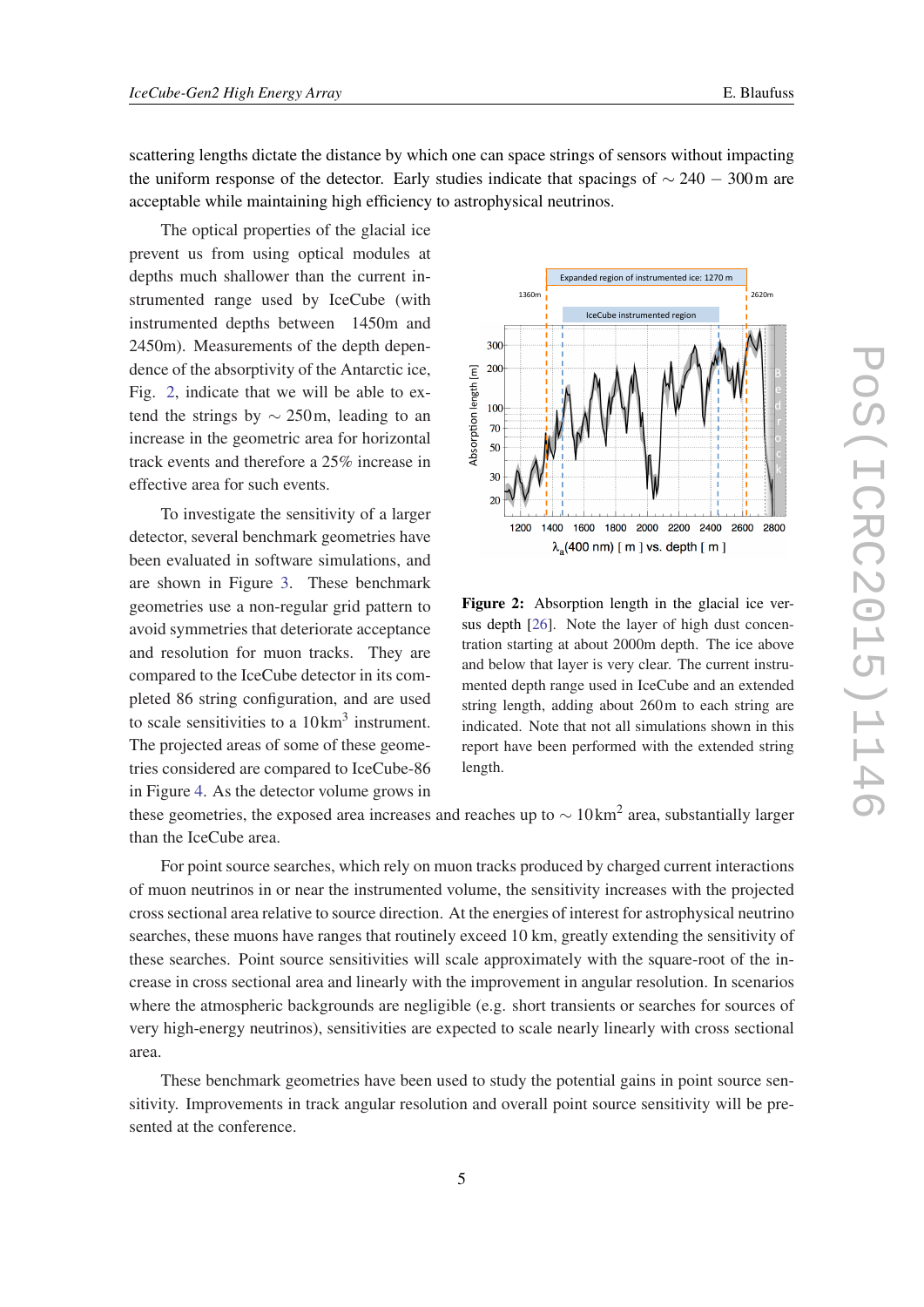<span id="page-5-0"></span>

Figure 3: Example benchmark detector string layouts under study. Each expands about IceCube by adding 120 strings constrained to the South Pole "Dark Sector" (shaded in light green). For the left panel, uniform string spacing of ∼ 240m is shown, and benchmark samples for ∼ 200m and ~ 300m are also considered. The instrumented volumes are  $6.0 \text{ km}^3$ ,  $8.0 \text{ km}^3$ , and  $11.9 \text{ km}^3$  respectively. The panel on the right represents a string layout with a denser edge weighting, where edge strings are spaced at ∼ 125m, while interior strings are spaced at  $\sim$  240m, with an instrumented volume of 6.2 km<sup>3</sup>.

A search for electron or tau neutrino interactions depends on observation of an electromagnetic or hadronic cascade resulting from the interaction of the neutrino with nucleons inside the instrumented volume. These neutrinos generally interact with nucleons in the ice via deep-inelastic scattering processes, but at  $E_v \sim 6.3 \text{ PeV}$  the resonant formation of an on-shell *W*−-boson, the socalled Glashow resonance [\[27](#page-7-0)], enhances the the cross-section for electron-antineutrinos. The resonance would be observable mostly as a peak in the cascade energy spectrum, and serves as a key tag for neutrino flavor in a larger detector. Benchmark detectors show increased rates proportional to the volume gains, with factor of ∼10 gains in observable Glashow resonance events. Given the similar event signatures for tau neutrinos, the same event rate gains in the larger detector are also found for tau neutrino events [[13\]](#page-6-0).

#### 4. Realization

The proposed *IceCube-Gen2* high-energy array is envisioned to be the major element of a planned large-scale enhancement to the IceCube facility at the South Pole station. Members of the *IceCube-Gen2* Collaboration are working to develop proposals in the US and elsewhere that will



Figure 4: Instrumented area as a function of IceCube zenith angle for all benchmark configurations. To determine the geometric area, the detector volume containing all optical modules has been extended by 60m on all sides. The figure legend also shows the instrumented volume of each detector, again with an exten-

sion of 60m at the sides, top and bottom.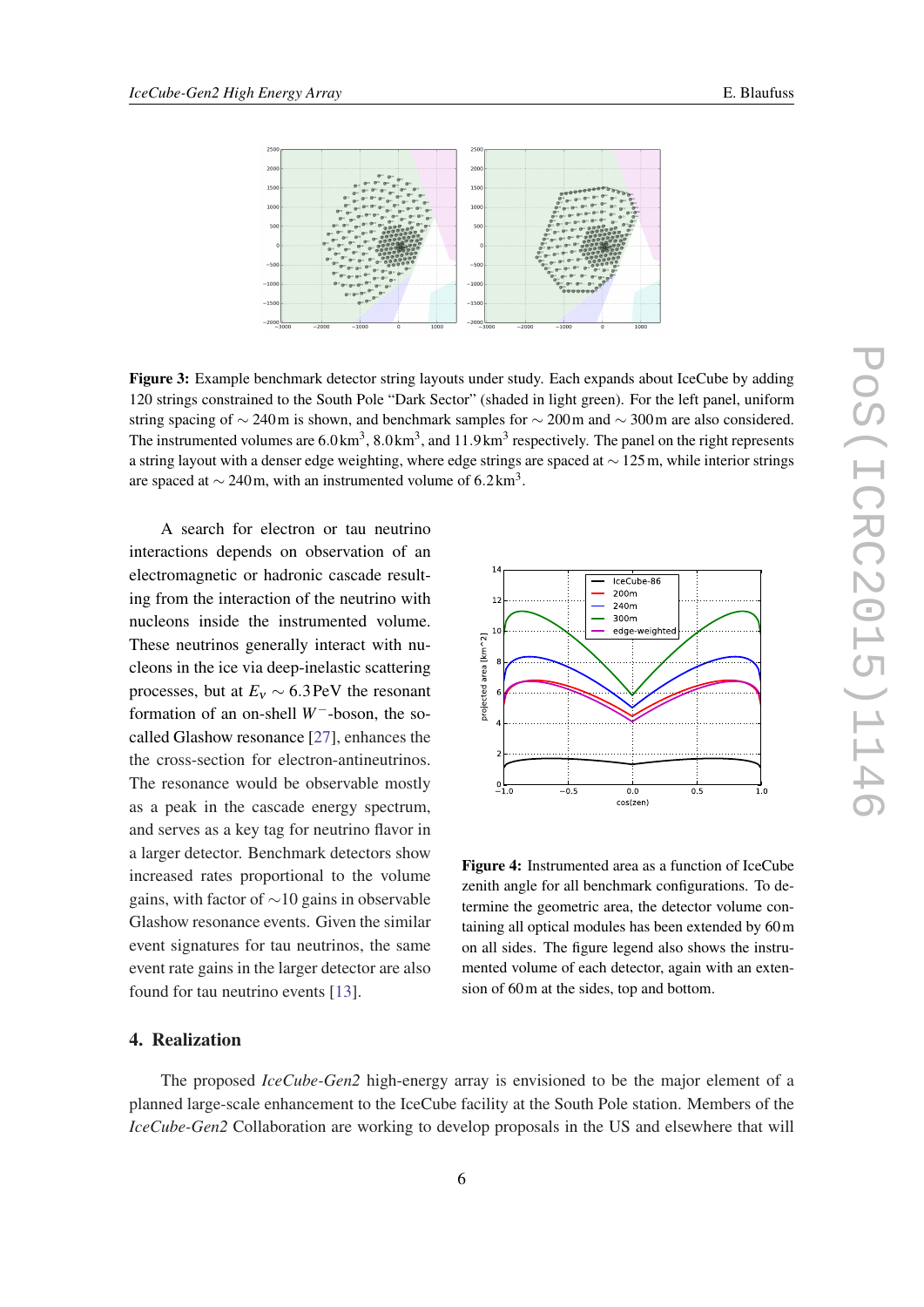<span id="page-6-0"></span>include this next generation IceCube high-energy neutrino detector and the PINGU sub-array [\[28](#page-7-0)] that targets precision measurements of the atmospheric oscillation parameters and the determination of the neutrino mass hierarchy. The facility's reach may further be enhanced by exploiting the air-shower measurement and vetoing capabilities of an extended surface array [[24,](#page-7-0) [25](#page-7-0)] and potentially a radio-pulse neutrino detector to achieve improved sensitivity to neutrinos in the 10<sup>16</sup>- $10^{20}$  eV energy range, including GZK neutrinos.

A key for the successful scientific operation of IceCube has been the excellent reliability of the Digital Optical Modules (DOMs), hot-water drilling, DOM deployment operations [[29\]](#page-7-0) and data systems [\[30](#page-7-0)], which have resulted in stable data taking at more than 99% uptime. The instrumentation and drilling systems for *IceCube-Gen2* closely follow the demonstrated IceCube technologies, with targeted improvements for overall performance and new capabilities. While the *IceCube-Gen2* baseline DOM [\[31\]](#page-7-0) keeps the robust structural elements of the IceCube DOM, a modern, more powerful set of electronic components are included into the design. In addition, DOM designs that utilize two large PMTs per DOM [\[32](#page-7-0)], multiple small PMTs per DOM [[33\]](#page-7-0), or wavelength-shifting and light-guiding techniques [\[34](#page-7-0)] are also being studied. The Enhanced Hot Water Drill design focuses on a modular system that will operate with higher efficiency and require less maintenance in routine operation. Both the instrumentation design (DOM, cable and readout) and deployment (EHWD) are shared with the PINGU low-energy array as part of the *IceCube-Gen2* infrastructure, providing significant reductions in cost and enhancing flexibility.

#### References

- [1] Ahrens, J., et al., *Astropart.Phys.* 20 (2004)
- [2] IceCube Coll., *Observation of Astrophysical Neutrinos in Four Years of IceCube Data*, PoS(ICRC2015) 1081, *These proceedings*
- [3] IceCube Coll., *Update of a Combined Analysis of the High-Energy Cosmic Neutrino Flux at the IceCube Detector*, PoS(ICRC2015) 1066, *These proceedings*
- [4] IceCube Coll., *A measurement of the diffuse astrophysical muon neutrino flux using multiple years of IceCube data*, PoS(ICRC2015) 1079, *These proceedings*
- [5] IceCube Coll., *High energy astrophysical neutrino flux characteristics for neutrino-induced cascades using IC79 and IC86-string IceCube configurations*, PoS(ICRC2015) 1109, *These proceedings*
- [6] Margiotta, A., *JINST* 9 (2014) C04020
- [7] Avrorin, A.D, et al., *Nucl.Instrum.Meth.* A742 (2014) 82
- [8] Aarsten, M.G. et al., *Phys.Rev.Lett.* 113 (2014) 101101
- [9] Aarsten, M.G. et al., *Submitted to Phys.Rev.Lett.*
- [10] Aartsen, M.G. et al., *Astrophys.J.* 779 (2013) 132
- [11] Adrian-Martinez, S. et al., *Astrophys.J.* 786 (2014) L5
- [12] IceCube Coll., *Results of neutrino point source searches with 2008-2014 IceCube data above 10 TeV*, PoS(ICRC2015) 1047, *These proceedings*
- [13] Aartsen, M.G. et al., *IceCube-Gen2: A Vision for the Future of Neutrino Astronomy in Antarctica*, [arxiv:1412.5106]